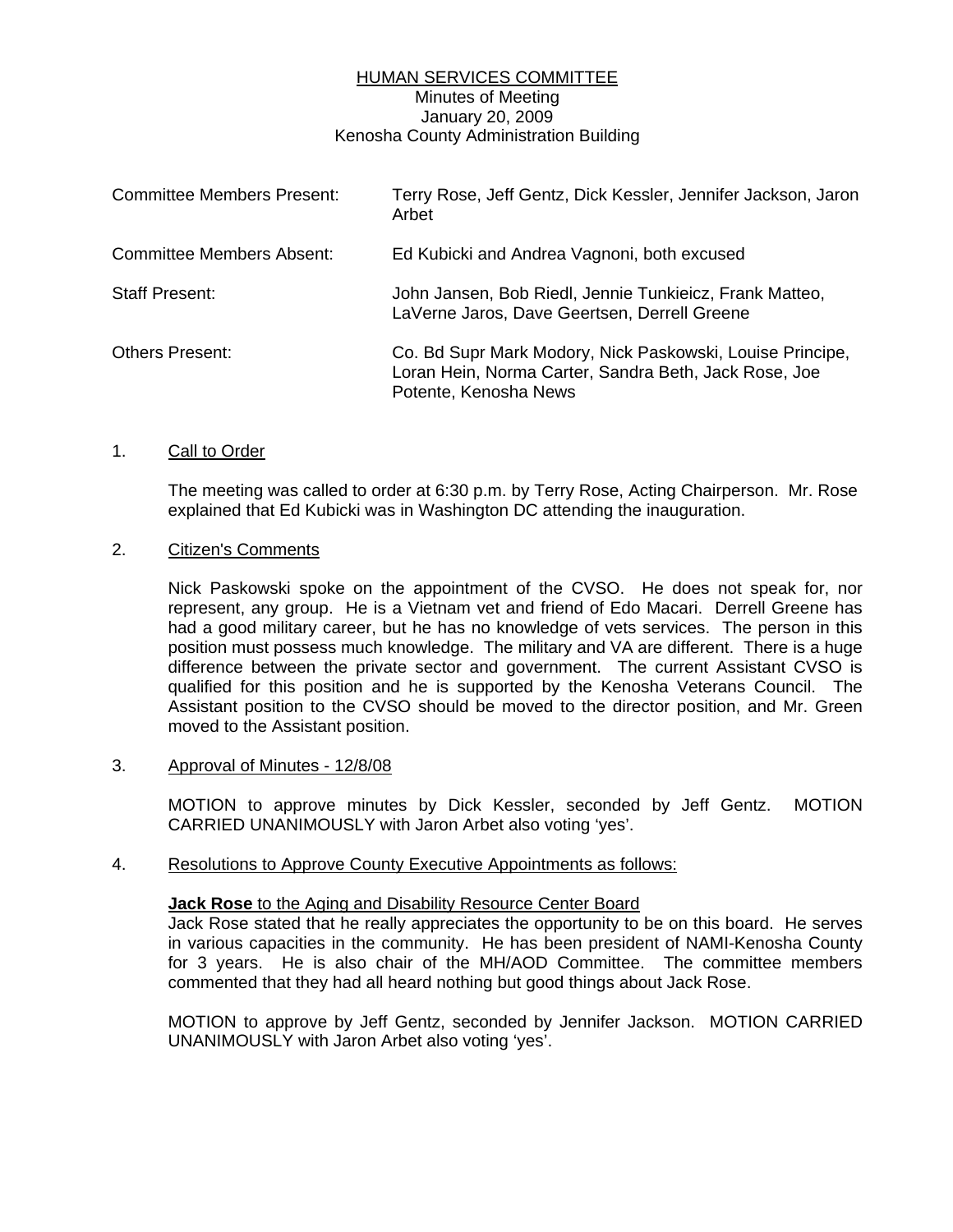# **Dr. James Foster** to the Board of Health

 Frank Matteo said that he is appearing for Dr. James Foster who could not be here tonight. Dr. Foster has been an excellent member of the Board of Health for 6 years. He is on the Healthy People Kenosha County Committee.

 MOTION to approve by Jeff Gentz, seconded by Dick Kessler. MOTION CARRIED UNANIMOUSLY with Jaron Arbet also voting 'yes', and Jennifer Jackson abstaining.

Loran Hein, Norma Carter, Sandra Beth, and Ross Boone to the Commission on Aging **Loran Hein** said that he just completed 2 years on this commission.

 MOTION to approve by Jeff Gentz, seconded by Dick Kessler. MOTION CARRIED UNANIMOUSLY with Jaron Arbet also voting 'yes'.

**Norma Carter** stated that she was appointed mid-term about 2 years ago. She enjoys being on this commission. She has worked with the community all of her life.

 MOTION to approve by Jeff Gentz, seconded by Dick Kessler. MOTION CARRIED UNANIMOUSLY with Jaron Arbet also voting 'yes'.

**Sandra Beth** said that this is her second term, and she has enjoyed it. She is the Chair at the current time. She has a history of care giving, is a retired nurse, and cared for her elderly parents until their deaths.

 MOTION to approve by Dick Kessler, seconded by Jennifer Jackson. MOTION CARRIED UNANIMOUSLY with Jaron Arbet also voting 'yes'.

**Ross Boone -** LaVerne Jaros appeared for Mr. Boone, as he lives in Twin Lakes and couldn't make it tonight. He is having difficulty driving at night. He has been a very active member on this commission. Ms. Jackson added that she knows Ross Boone. He is very active in CUSH and is a good person.

 MOTION to approve by Jennifer Jackson, seconded by Dick Kessler. MOTION CARRIED UNANIMOUSLY with Jaron Arbet also voting 'yes'.

Supervisor Jennifer Jackson, Supervisor Mark Modory, and Louise Principe to the Racine/Kenosha Community Action Agency Board

### **Supervisor Jennifer Jackson** -

 Mr. Rose distributed a copy of an e-mail from Supervisor Breunig pertaining to the appointment of Supervisor Jennifer Jackson to the Racine/Kenosha Community Action Agency Board. Ms. Jackson asked to set the record straight about that e-mail. She did show up to the meetings, although she had pneumonia and did miss one. She stated that this e-mail is out of bounds. She regularly attends the ESN meetings and is pretty involved in the human services area.

 MOTION to approve by Dick Kessler, seconded by Jeff Gentz. MOTION CARRIED UNANIMOUSLY with Jaron Arbet also voting 'yes'.

**Supervisor Mark Modory** said that he is looking forward to serving on this board. He has vast experience as a member of the Red Cross. Ms. Jackson and Mr. Kessler said that Mr. Modory would make a great addition to this board.

 MOTION to approve by Jeff Gentz, seconded by Dick Kessler. MOTION CARRIED UNANIMOUSLY with Jaron Arbet also voting 'yes'.